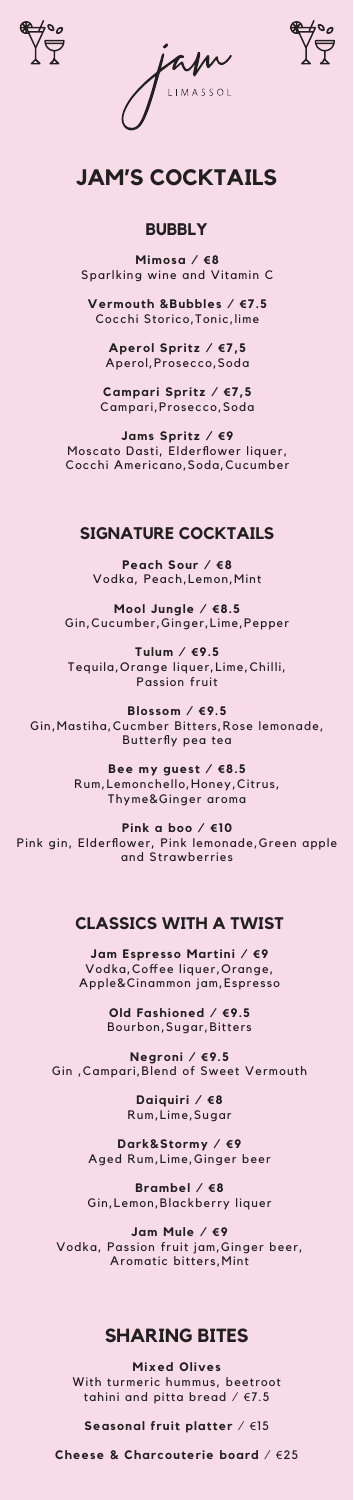





# **WHISKY**

### **BLENDED**

**Famous Grouse** / €6.5 **Naked Grouse** / €8 **Chivas Regal 12** / €8.5 **Johnnie Walker Black** / €8.5 **Chivas Regal 18** / €12 **Johnnie Walker Blue** / €39 **Dewar's 12** / €7

### **MALT**

**Glenmorangie 10** / €10 **Glenfiddich 12** / €10 **Macallan 12** / €12 **Glenfiddich 15** / €14 **Glenfiddich 18** / €16 **Ardbeg** / €10 **Aberfeldy 12** / €10

### **TENNESSEE / BOURBON**

**Jack Daniels** / €7.5 **Bulleit** / €9

### **IRISH**

**Jameson** / €7 **Tullamore Dew** / €7.5

### **Japanese Malt**

**Nikka Days** / €12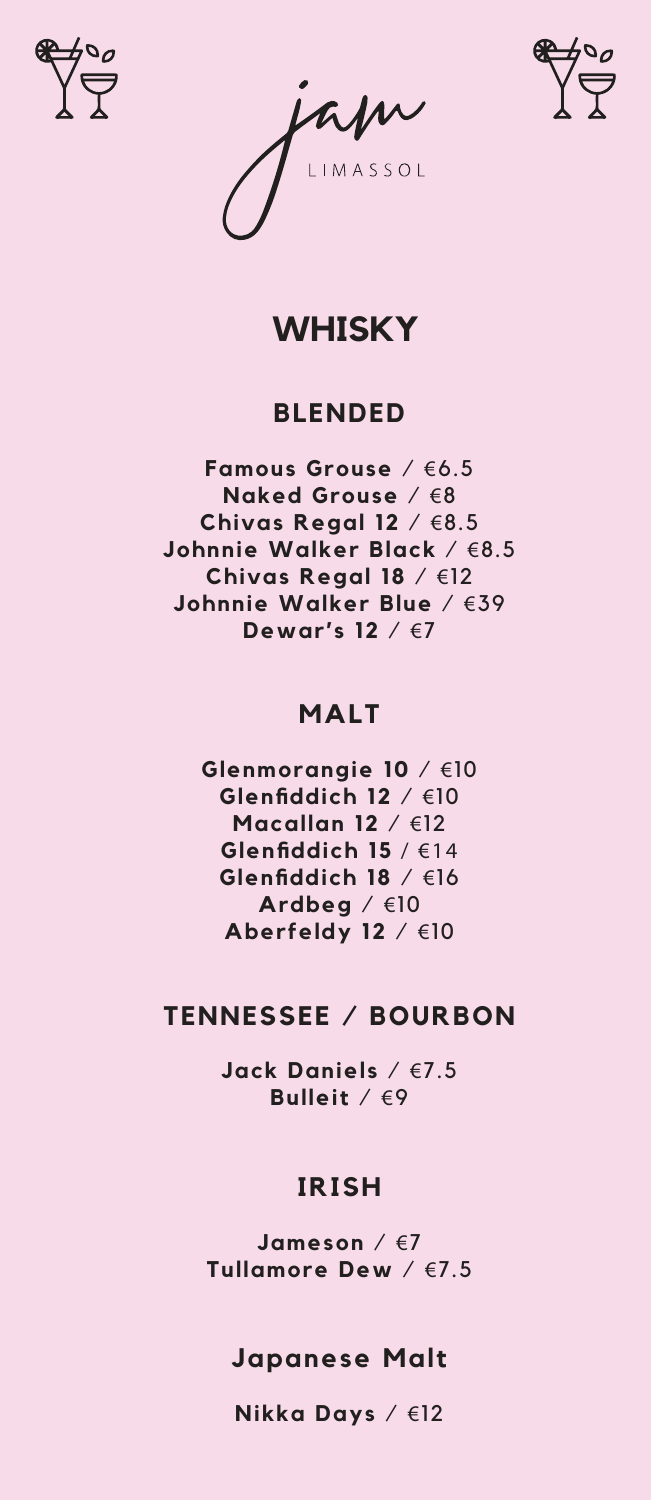





## **SPIRITS**

### **COGNAC**

**Henessy XO** / €12 **Courvoisier VSOP** / €10

#### **BRANDY**

**Metaxa 5\*** / €7 **Metaxa 7\***/ €9

#### **VODKA**

**Stoli** / €6.5 **Grey Goose** / €8.5

#### **RUM**

**Bacardi Carta Blanca** / €6.5 **Bacardi anejo quatro 4y** / €7.5 **Havana 7y** / €8 **Bayou Single Barrel** / €8 **Bumbu** / €8 **Havana 3y** / €6.5 **Sailor Jerry** / € 7.5

#### **TEQUILA**

**Milagros** / €6.5 **Milagros Reposado** / €6.5 **Cenote** / €9 **Cenote Reposado** / €10 **Patron Coffee** / €6.5

#### **OTHER SPIRITS** / €4

**Skinos Mastiha Amaretto Bailey Limoncello Zivania Ouzo Jägermeister Grappa**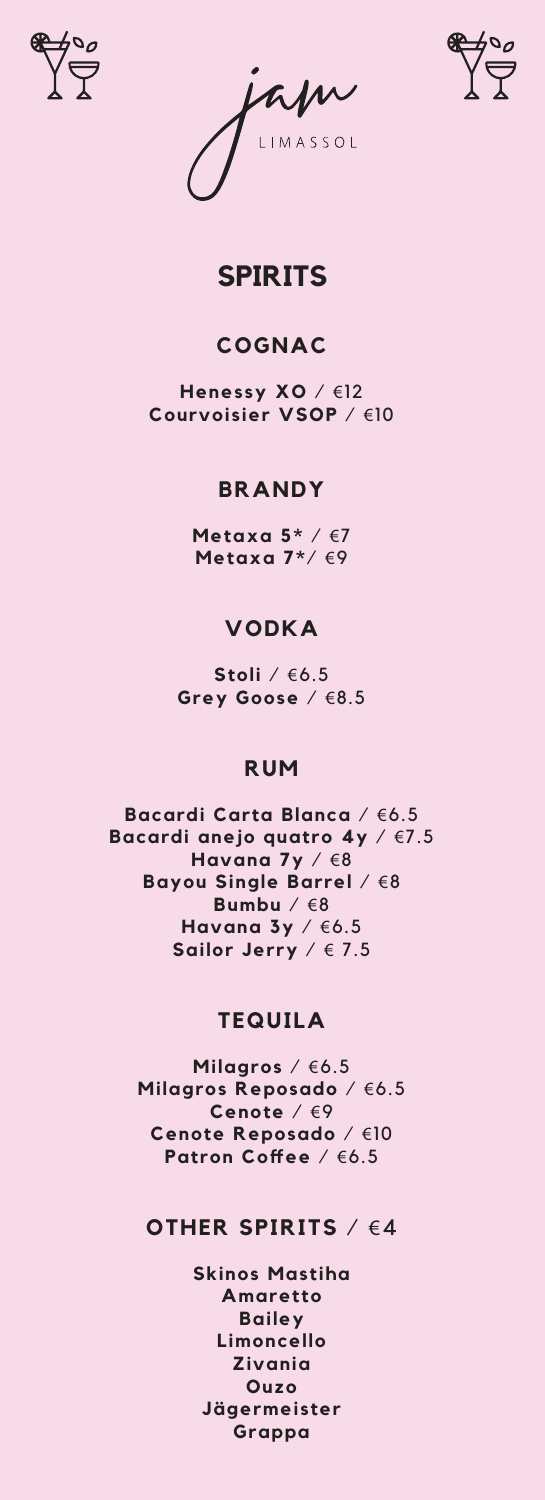

apr



# **HOUSE OF GINS**

#### **BLENDED**

**Bombay** / €6.5 **Tanqueray** / €7 **Cubical Dry Gin Kiss** / €7 **Hendricks** / €9 **Fifty Pounds** / €8 **Cotsworlds** / €8 **Tanqueray 10** / €10 **Monkey 47** / €14 **Mataroa** / €10 **Bloom** / €9 **Bulldog** / €9

#### **PREMIUM MIXERS**

**Fifty Pounds** / €8 **Cotsworlds** /€8 **Tanqueray 10** / €10 **Monkey 47** / €14 **Mataroa** / €10 **Bloom** / €9 **Bulldog** / €9

#### **PREMIUM MIXERS /** €**2**

**Fentiman's Tonics Rose lemonade Pink grapefruit Slim Botanical Three Cents Pink Grapefruit soda**